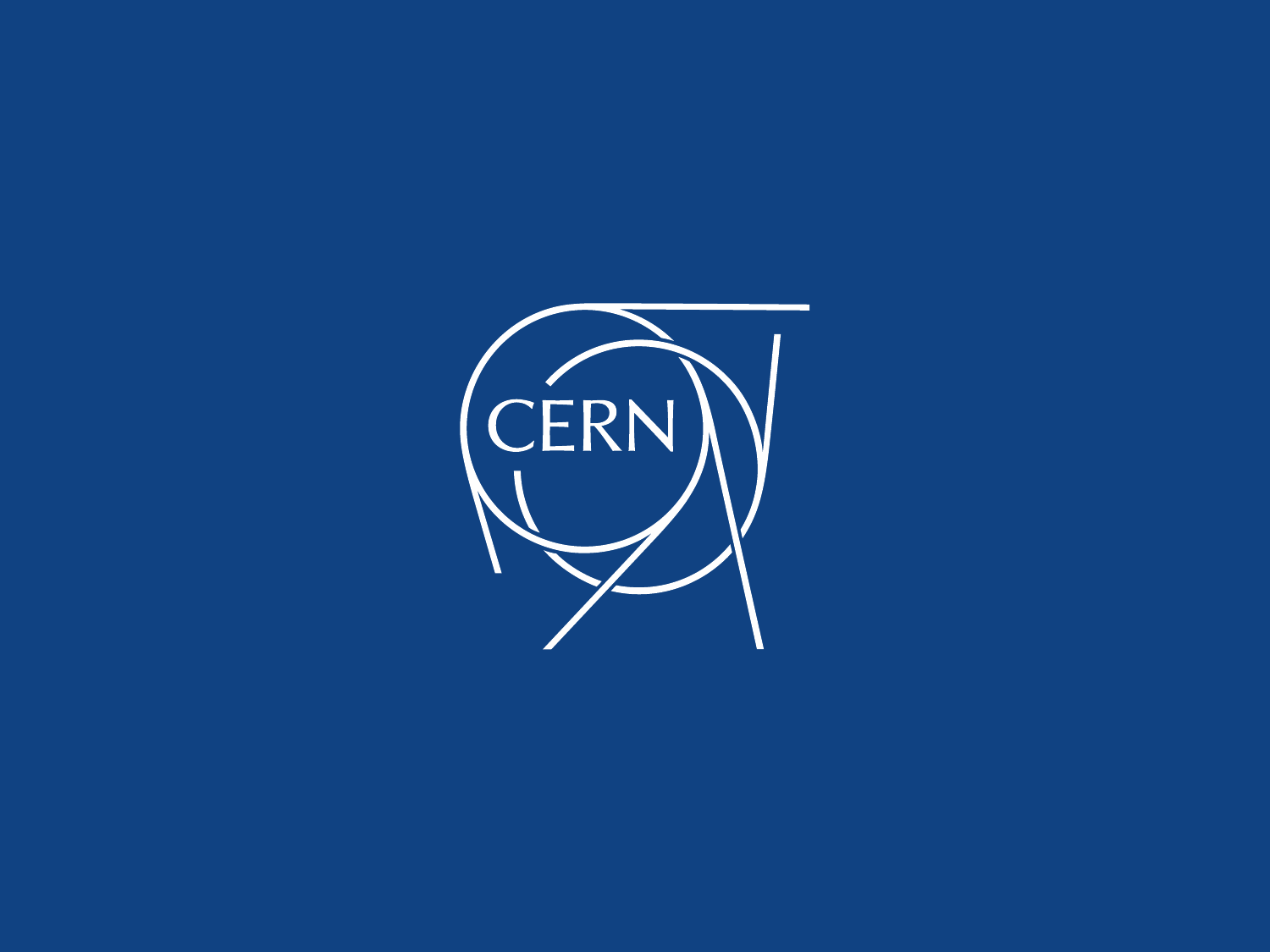### Web deployment made easy

Introduction to OpenShift

Alberto Rodriguez Peon IT-CDA-WF Alvaro Gonzalez Alvarez IT-CDA-WF



10/26/2017 2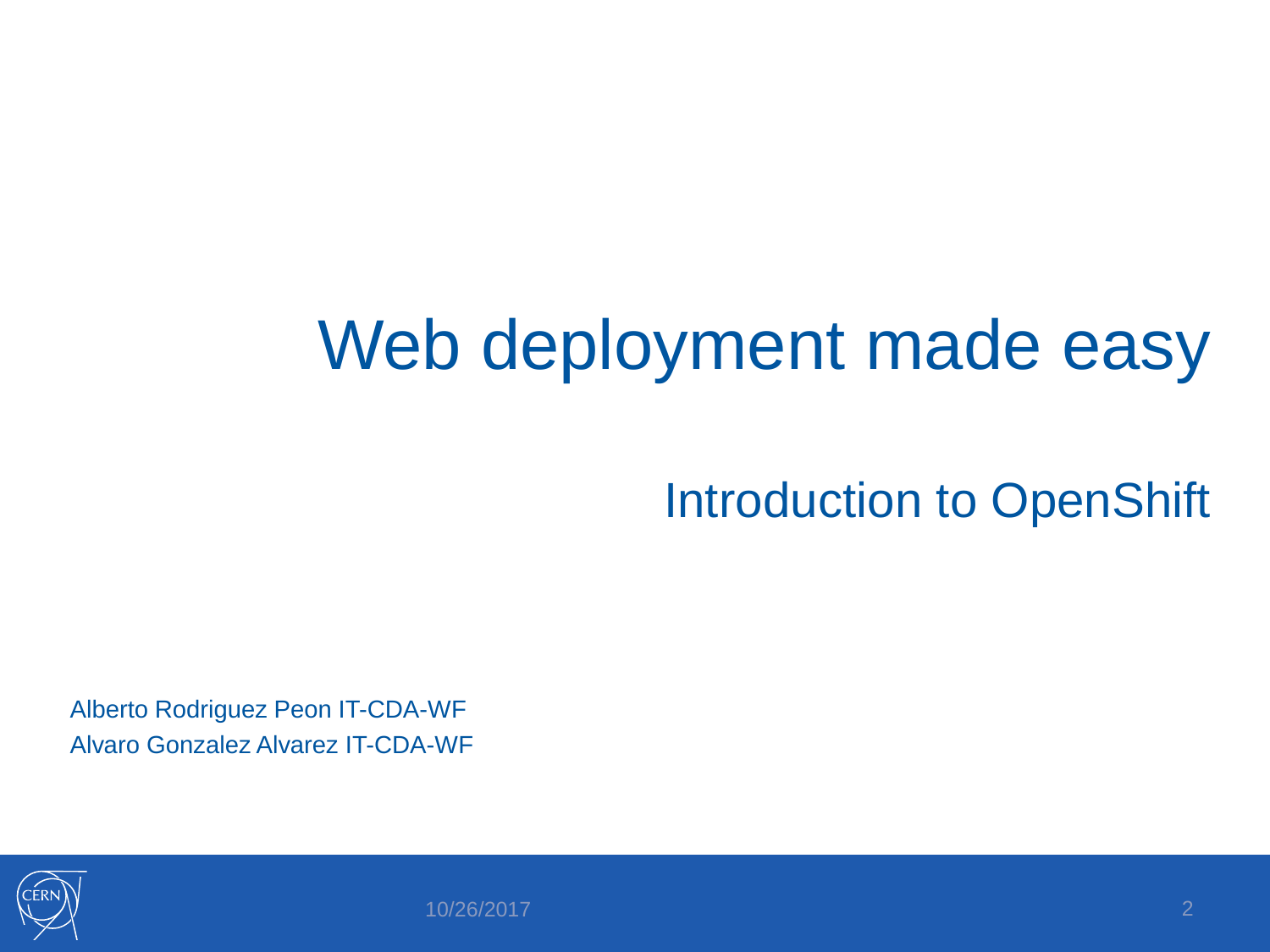- Effort to set up

**+** Effort to set up

- Flexibility

**+** Flexibility



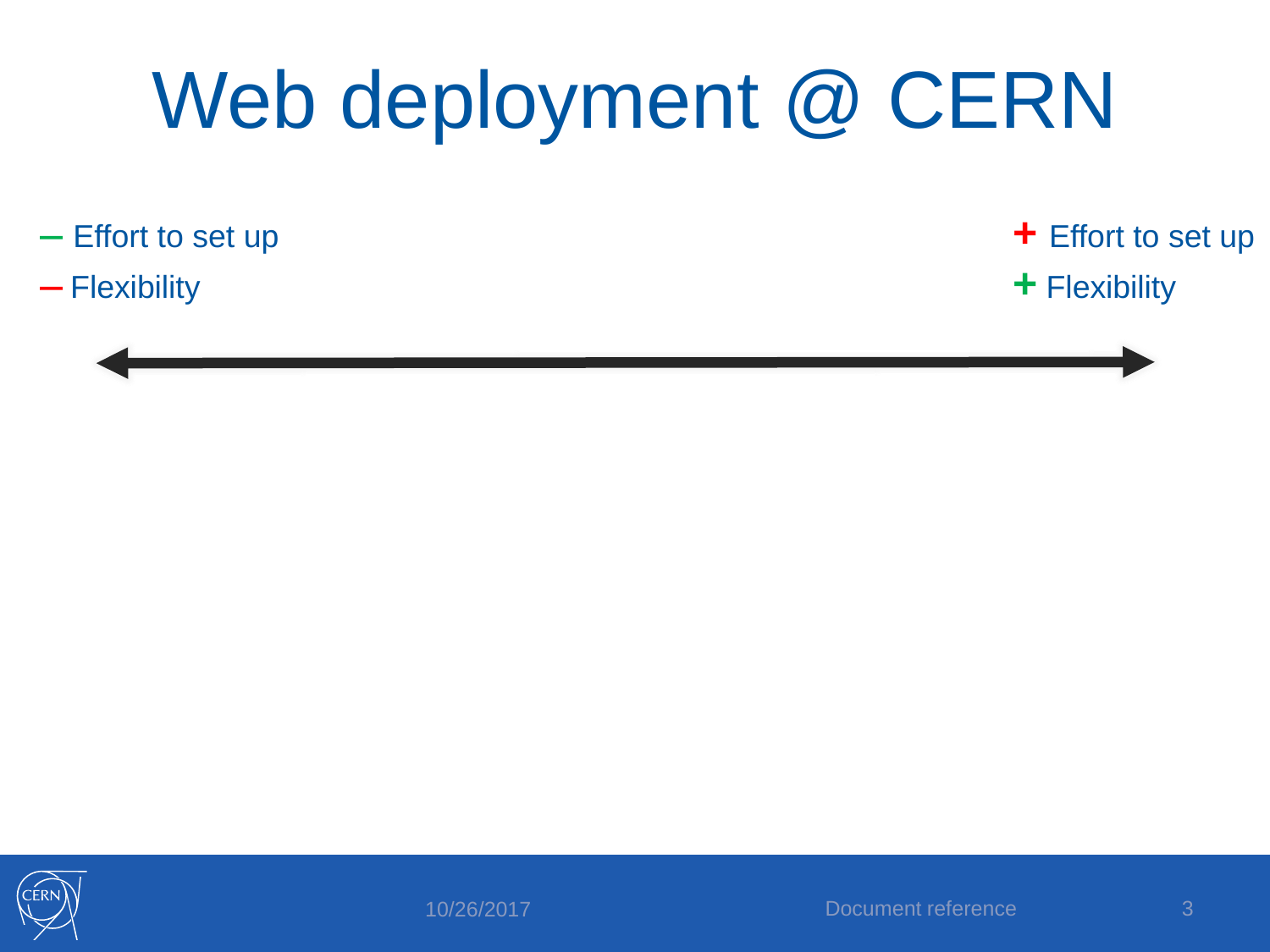$-$  Effort to set up

#### ⎼ Flexibility

**+** Effort to set up

**+** Flexibility

Other central web services







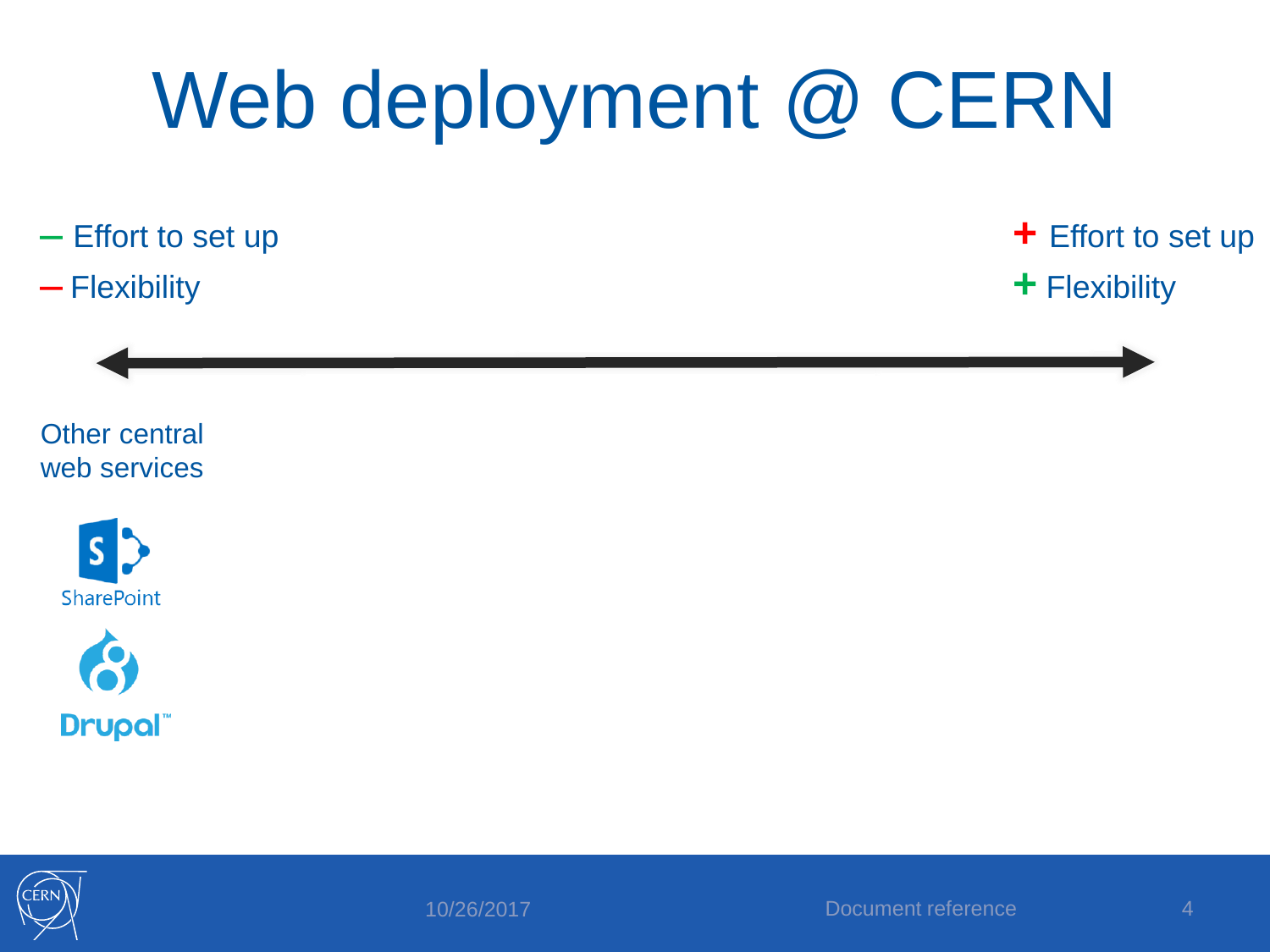⎼ Effort to set up **+** Effort to set up ⎼ Flexibility **+** Flexibility Other central Deployment in web services dedicated servers puppet SharePoint R openstack **Drupal** 

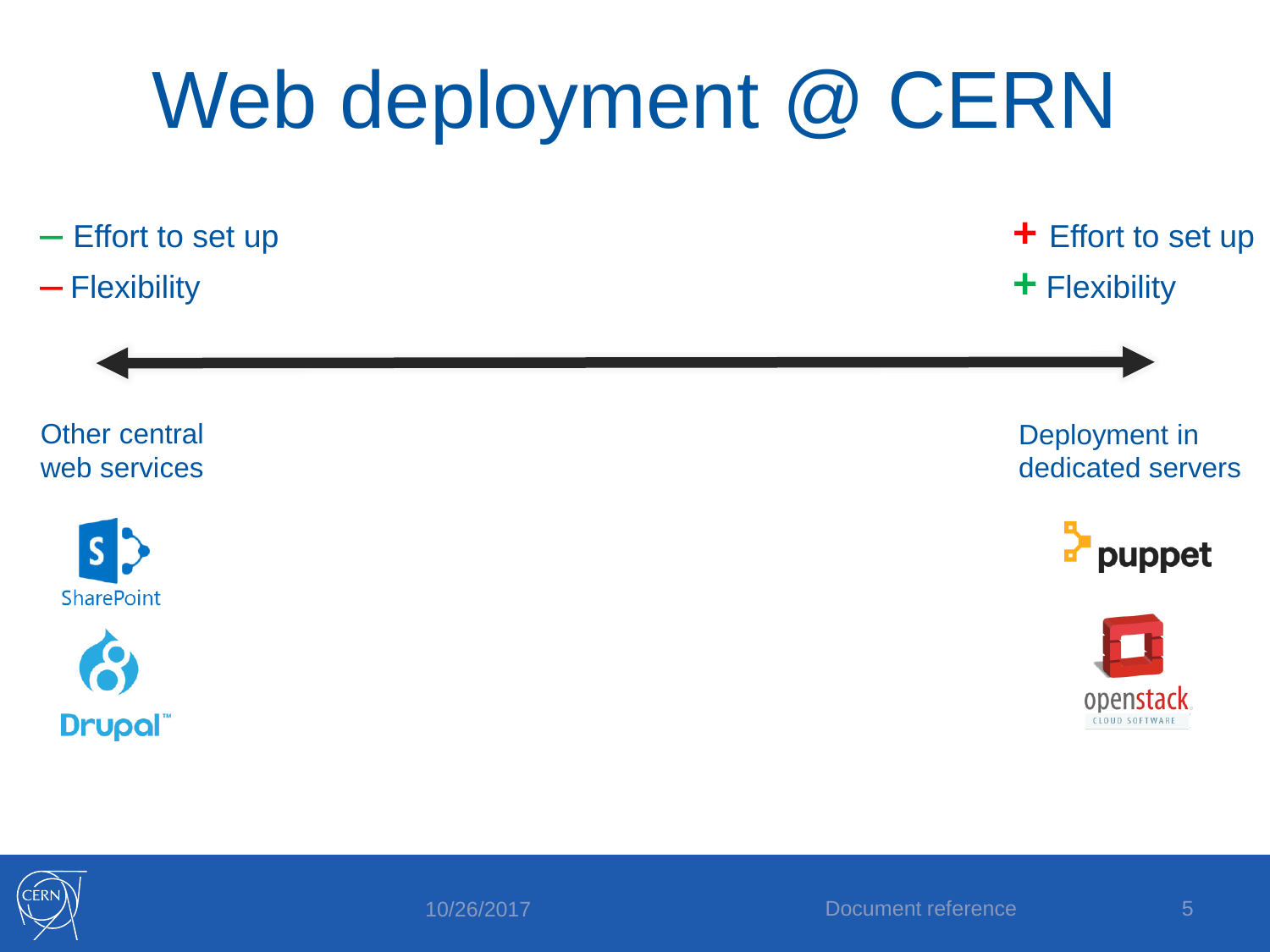⎼ Effort to set up ⎼ Flexibility



**+** Effort to set up **+** Flexibility

#### Other central web services





Based on Kubernetes and Docker containers, **OpenShift** provides **a balance between configuration effort and flexibility** to deploy any kind of web application

Deployment in dedicated servers





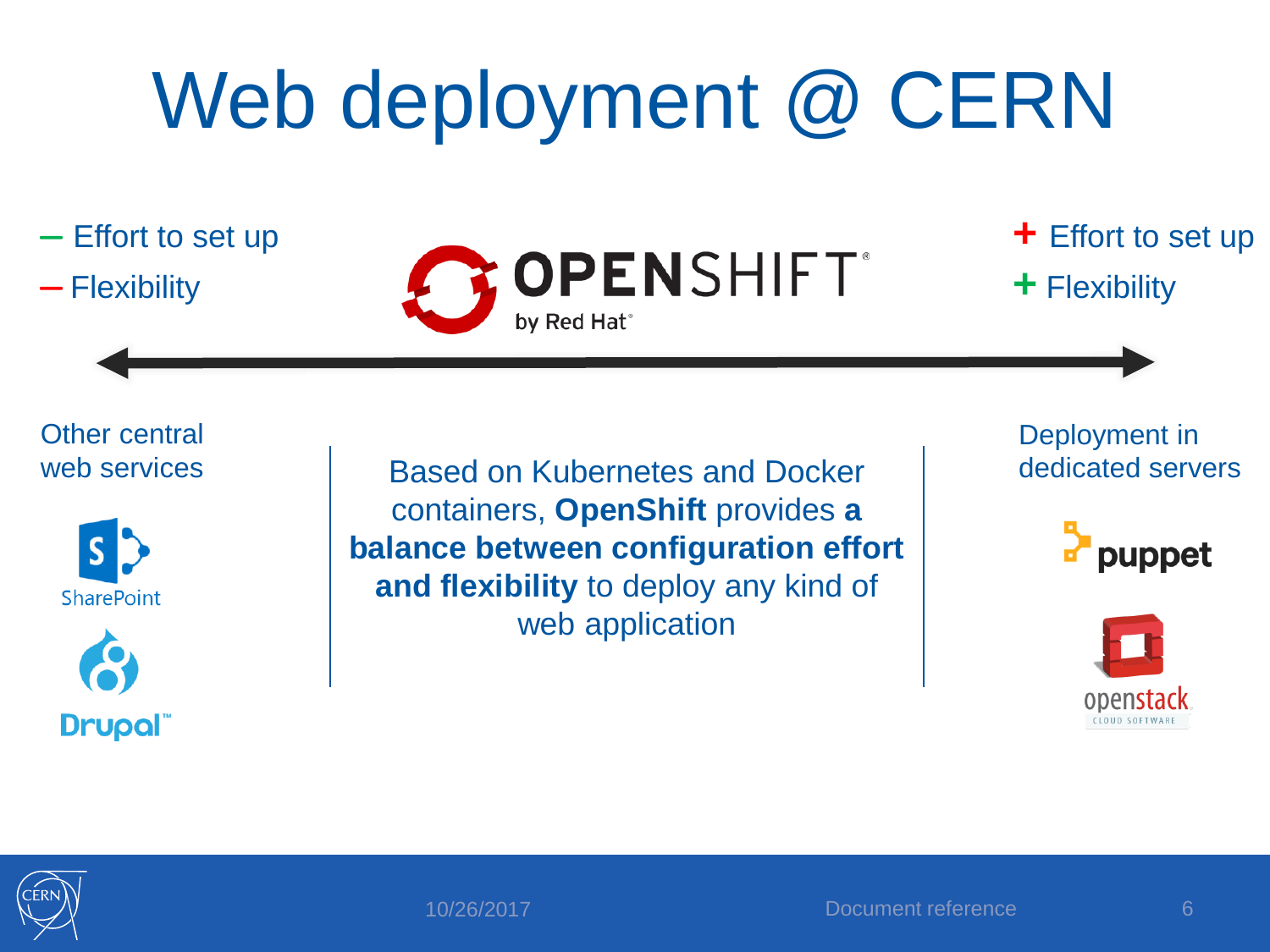

#### **OpenShift** is a Kubernetes distribution **customized for web hosting**

• **Kubernetes** provides **automating deployment**, **scaling** and **management** of containerized applications

#### On top of **Kubernetes**, brings**:**

- An **internal Software Defined Network (SDN)** optimized for multi-tenancy, enabling communication between containers of the same application
- An **internal Docker registry** to store automatically generated Docker images
- An **HAProxy** router to load balance external requests to containers running in the cluster
- A **web dashboard to graphically** manage your application

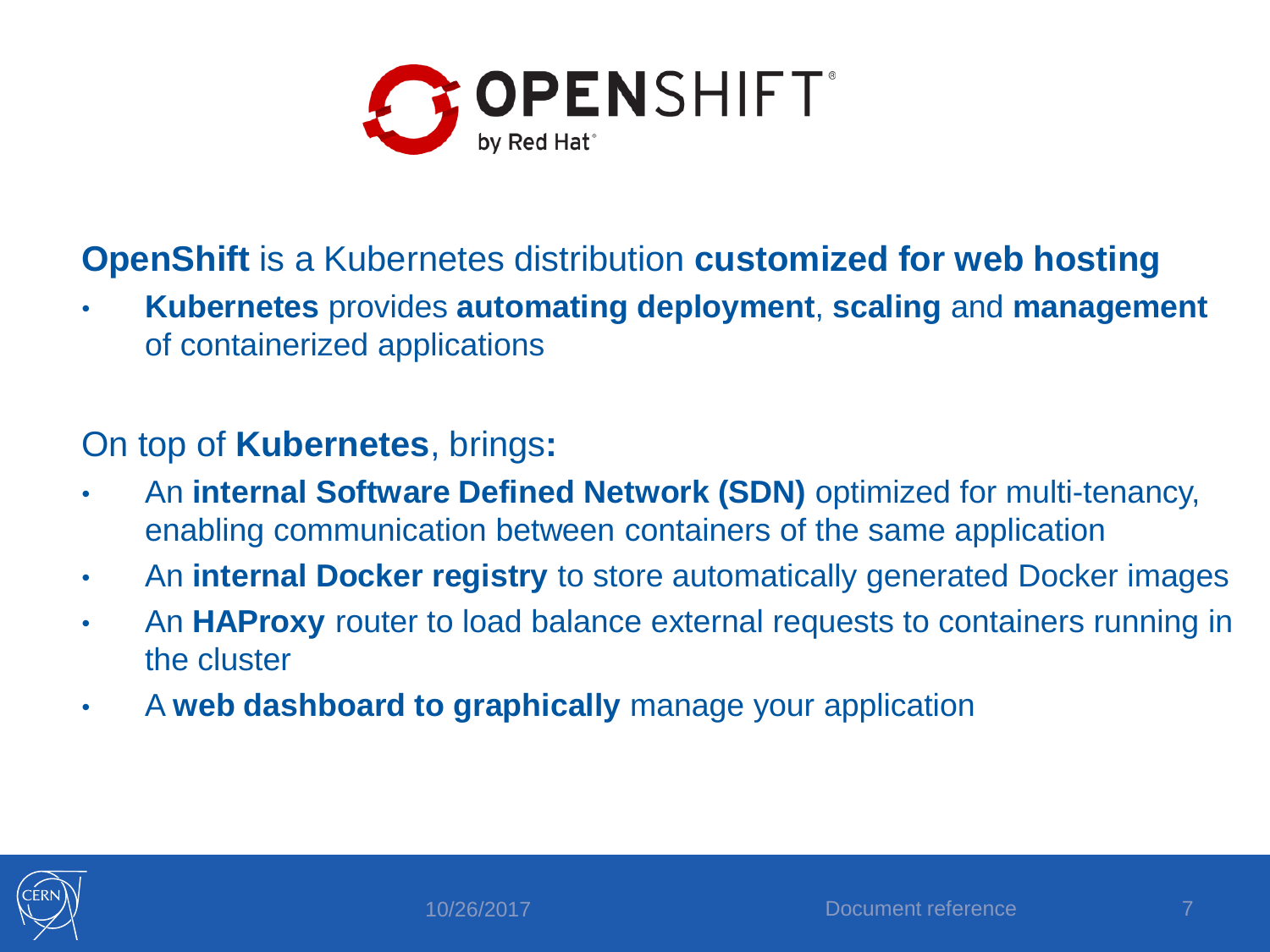## Source code → Production python docker GitLab **OPENSHIFT OPENSHIFT** Source code  $\Box$  Build  $\Box$  Deployment  $\Box$  Pod

OpenShift provides the platform to easily **automate the deployment** of applications: Built-in Docker images for **most common programming languages** □ **Orchestration** of you application components, including rolling updates □ **Load balancing** to the container(s) running your application

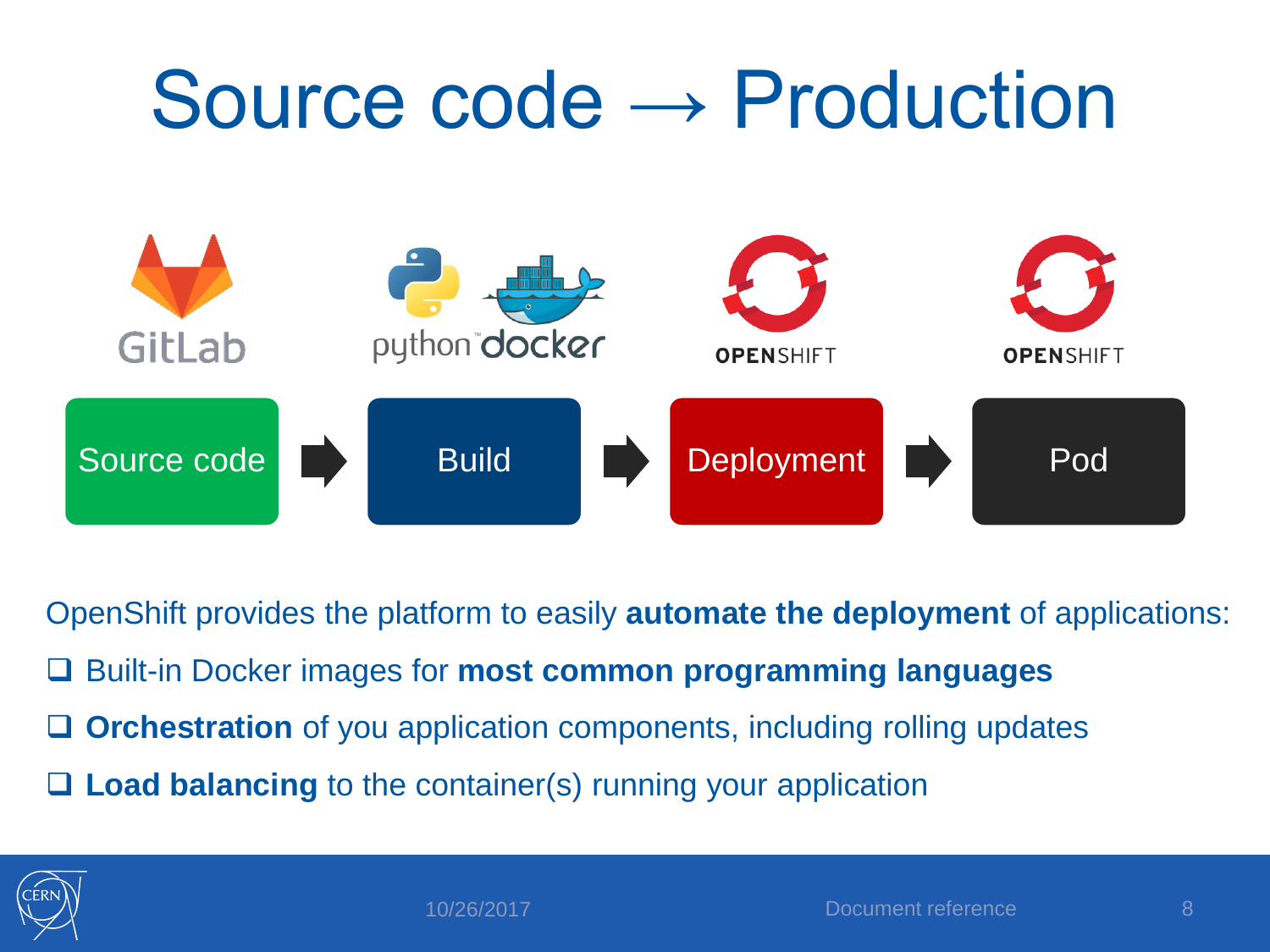## Pods and containers

#### **In OpenShift, applications run as a set of pods**

**A pod is one or more containers running together, providing a single (micro)service**

Pods are **immutable** and **expendable, usually, not managed directly by users** but by other OpenShift components

Pods **can communicate together** through internal IP addresses in the **OpenShift SDN**



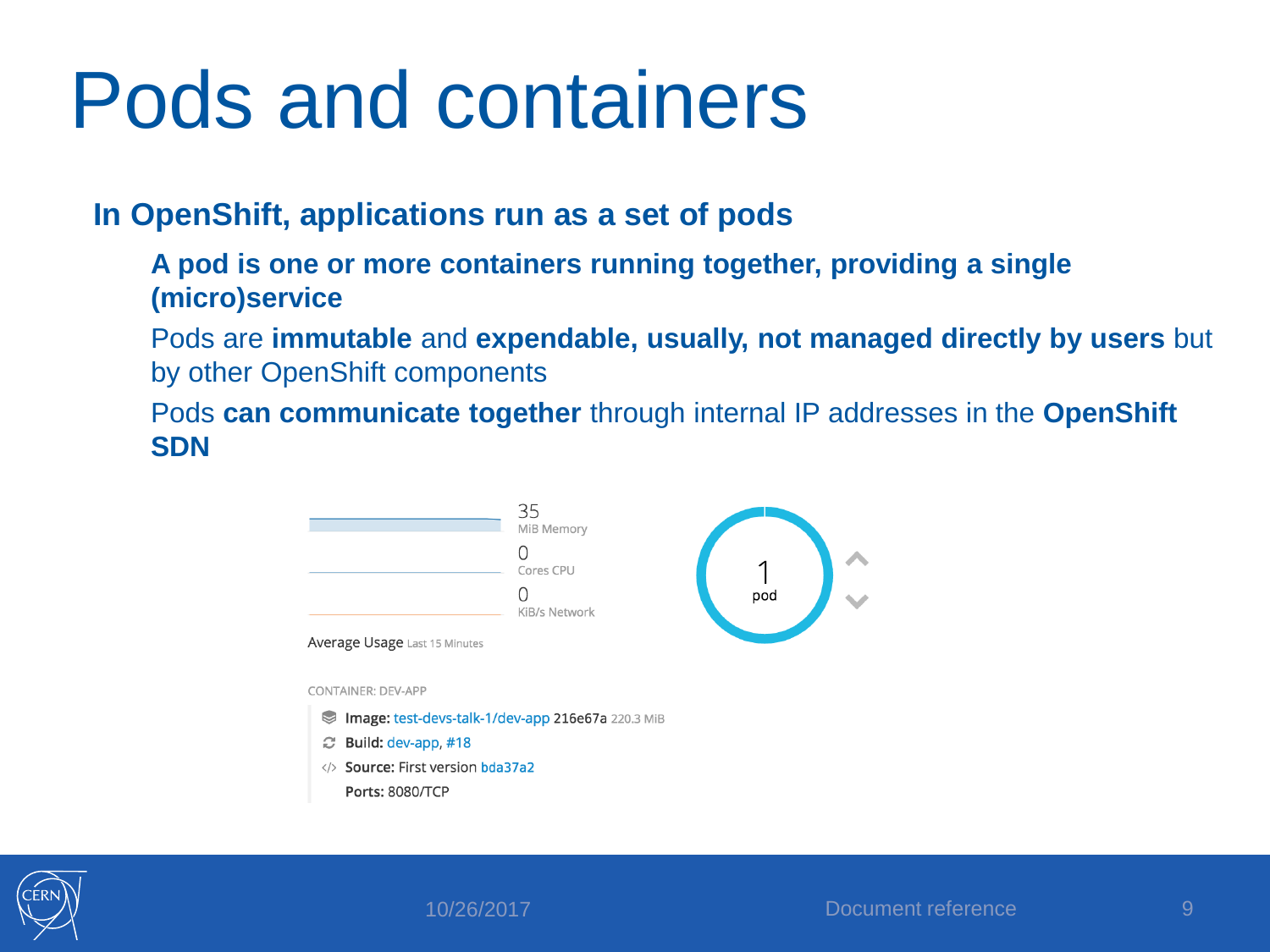# Building a Docker image

OpenShift provides **automation** for **building Docker images from source code,** including **built-in Docker images** for the **most common programming languages**

These images allow **out-of-the-box build process** without writing a Dockerfile

**Maintained** by **Red Hat**

By default**, updates to the base image will rebuild and redeploy** your application, ensuring your application **always get the latest security fixes**



Using a **Dockerfile** for other programming languages and/or **more complex applications** is also possible

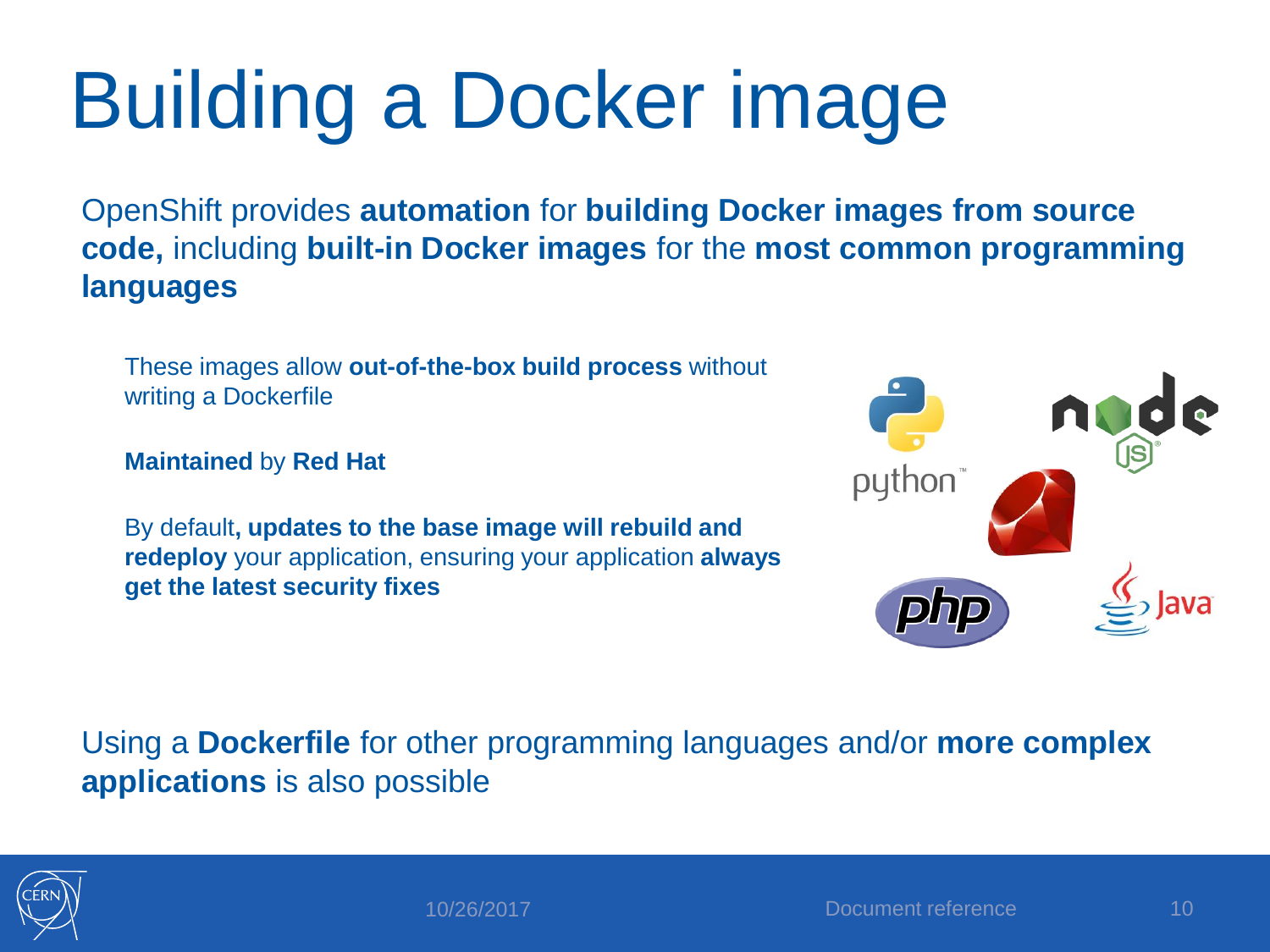- **Triggers for automatic redeployment** after a change
- **Versioning of the application,** supporting rollbacks to a previous version
- Manual or automatic **scaling of components**
- **Different deployment strategies,** including allowing **graceful shutdown**, **running custom hooks** at a given point of the deployment or **rolling updates**



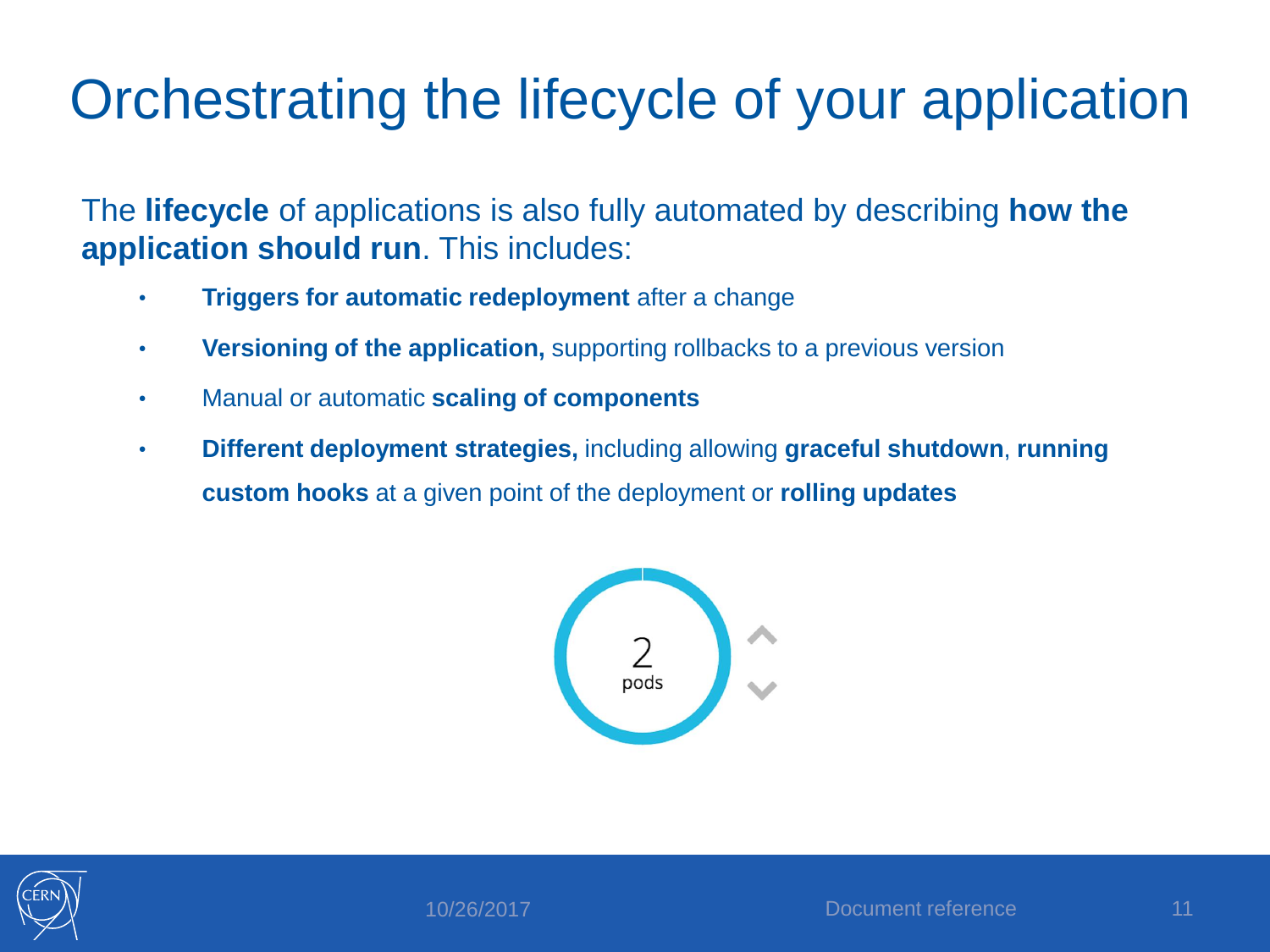- **Triggers for automatic redeployment** after a change
- **Versioning of the application,** supporting rollbacks to a previous version
- Manual or automatic **scaling of components**
- **Different deployment strategies,** including allowing **graceful shutdown**, **running custom hooks** at a given point of the deployment or **rolling updates**



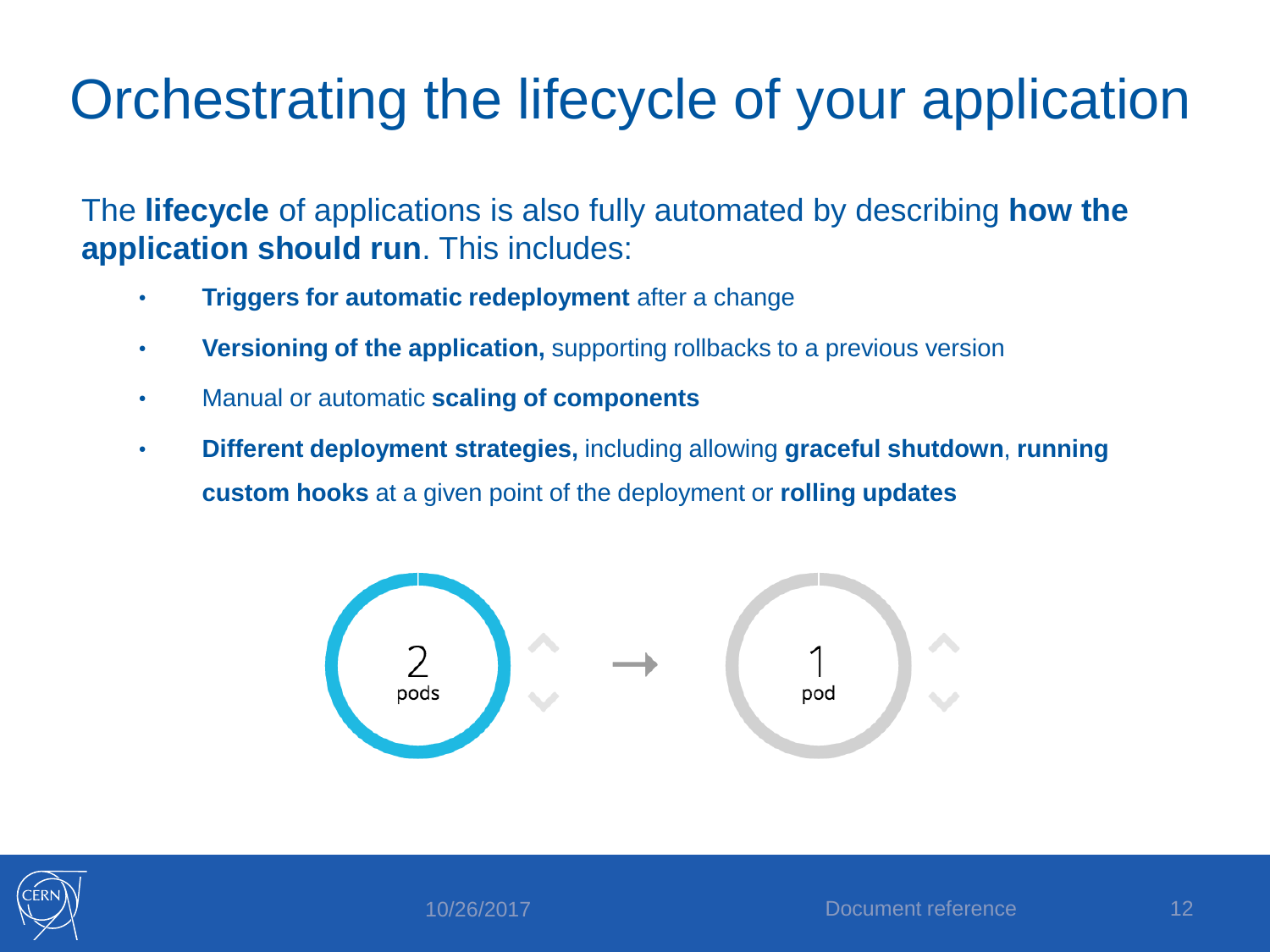- **Triggers for automatic redeployment** after a change
- **Versioning of the application,** supporting rollbacks to a previous version
- Manual or automatic **scaling of components**
- **Different deployment strategies,** including allowing **graceful shutdown**, **running custom hooks** at a given point of the deployment or **rolling updates**



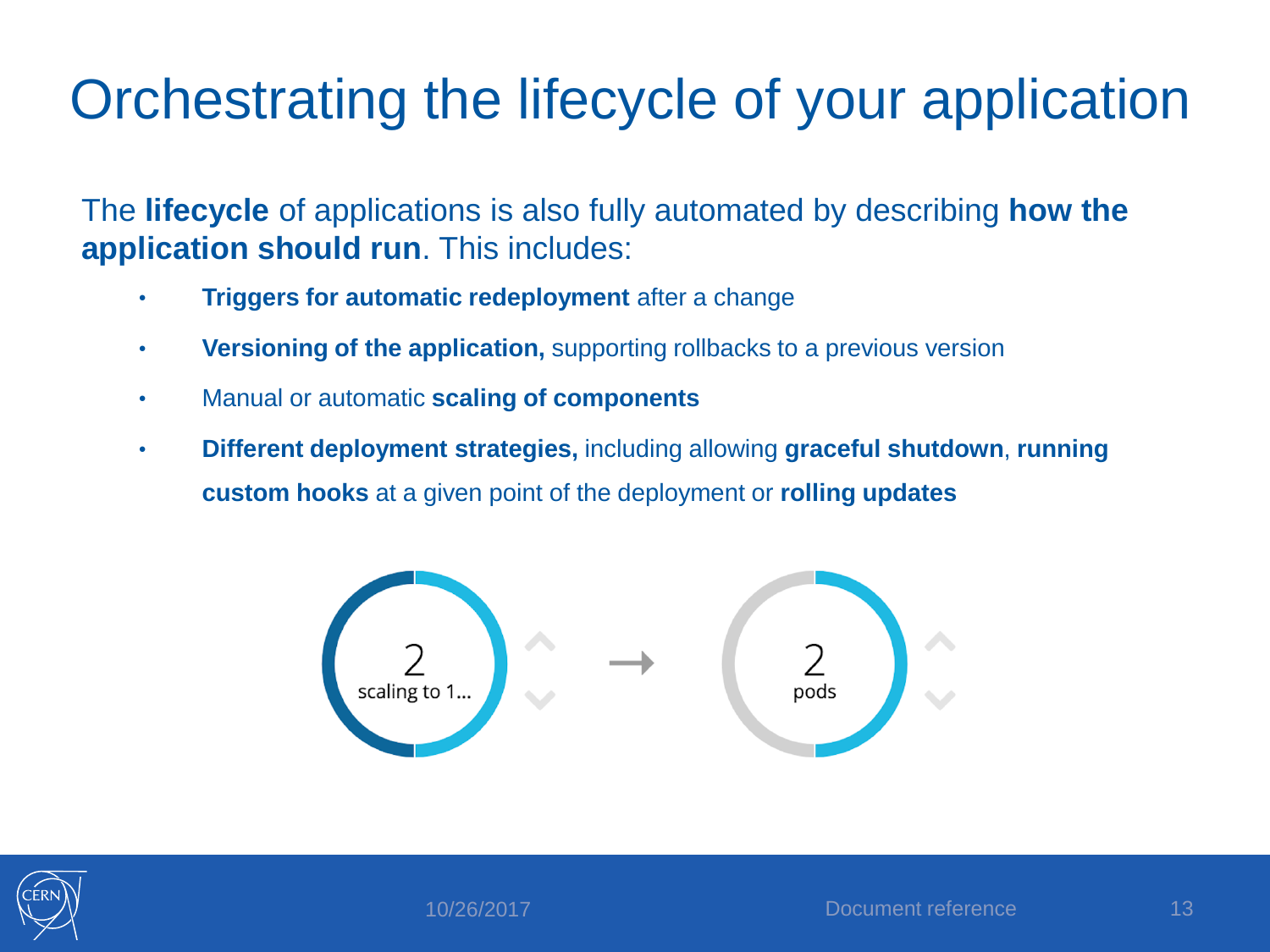- **Triggers for automatic redeployment** after a change
- **Versioning of the application,** supporting rollbacks to a previous version
- Manual or automatic **scaling of components**
- **Different deployment strategies,** including allowing **graceful shutdown**, **running custom hooks** at a given point of the deployment or **rolling updates**



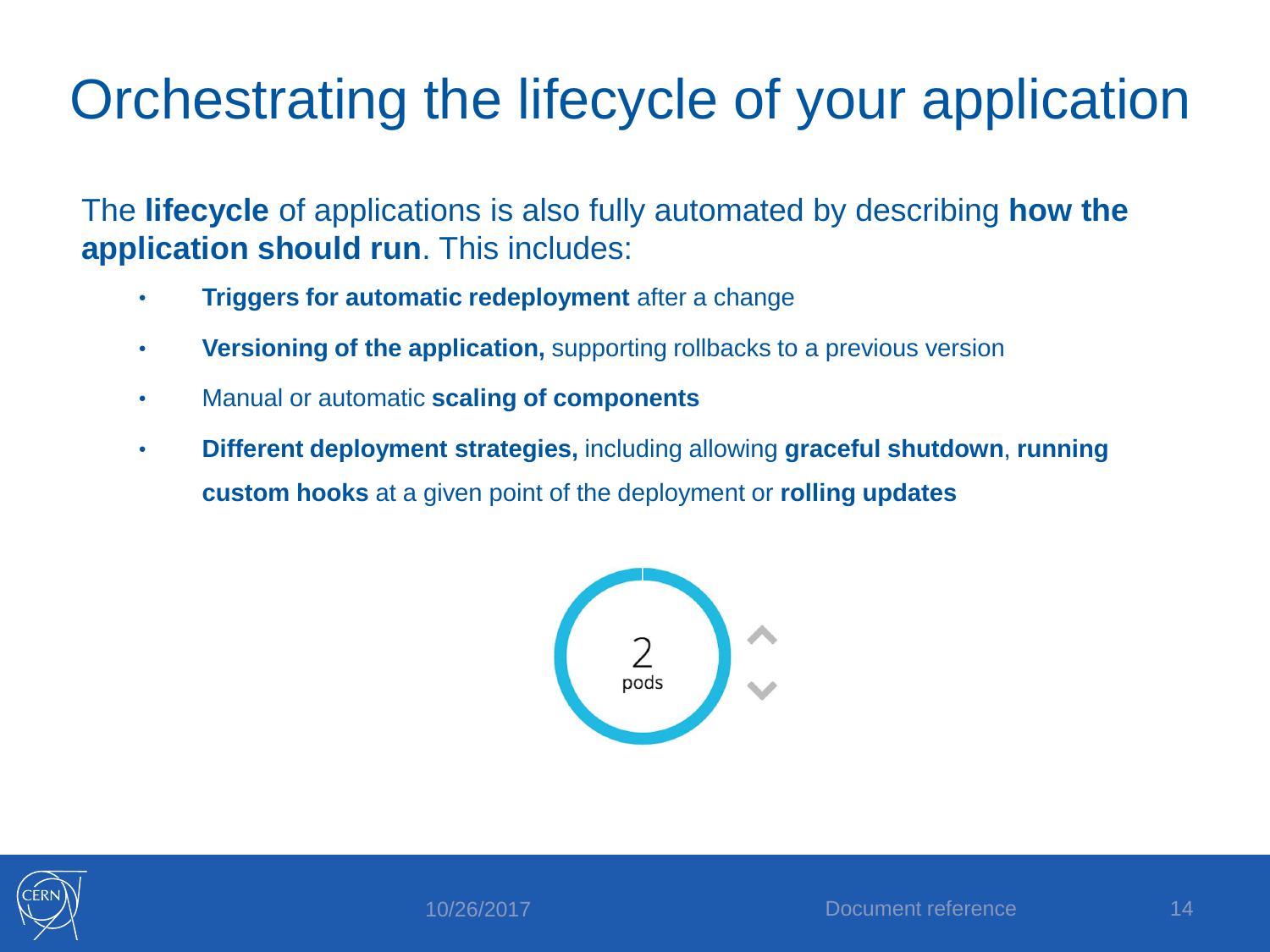### Load-balancing requests to your app

• A **Service** is an **internal** IP address and port that **load balances requests** to pods backed by a single Deployment Config



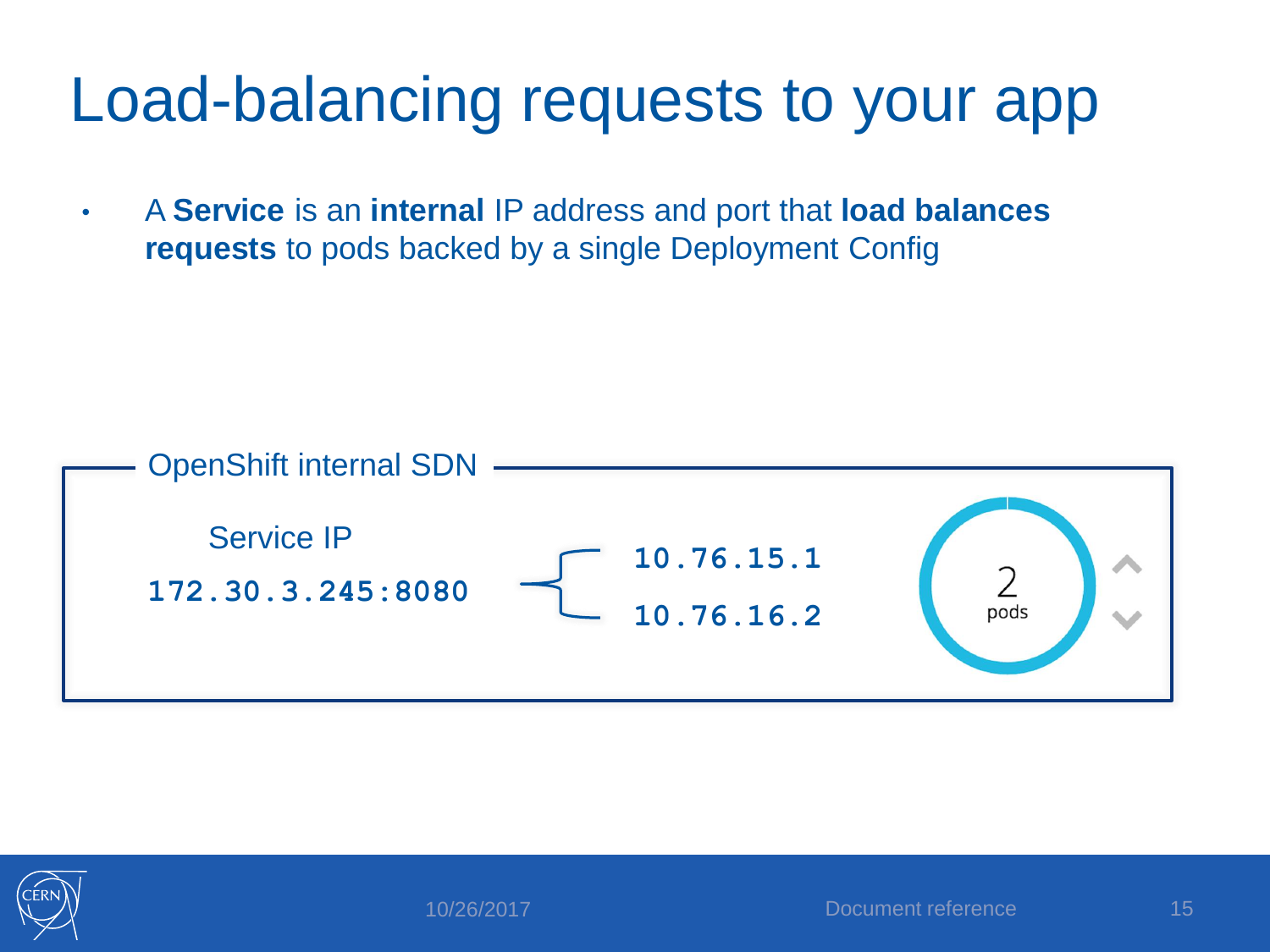### Load-balancing requests to your app

• A **Service** is an **internal** IP address and port that **load balances requests** to pods backed by a single Deployment Config



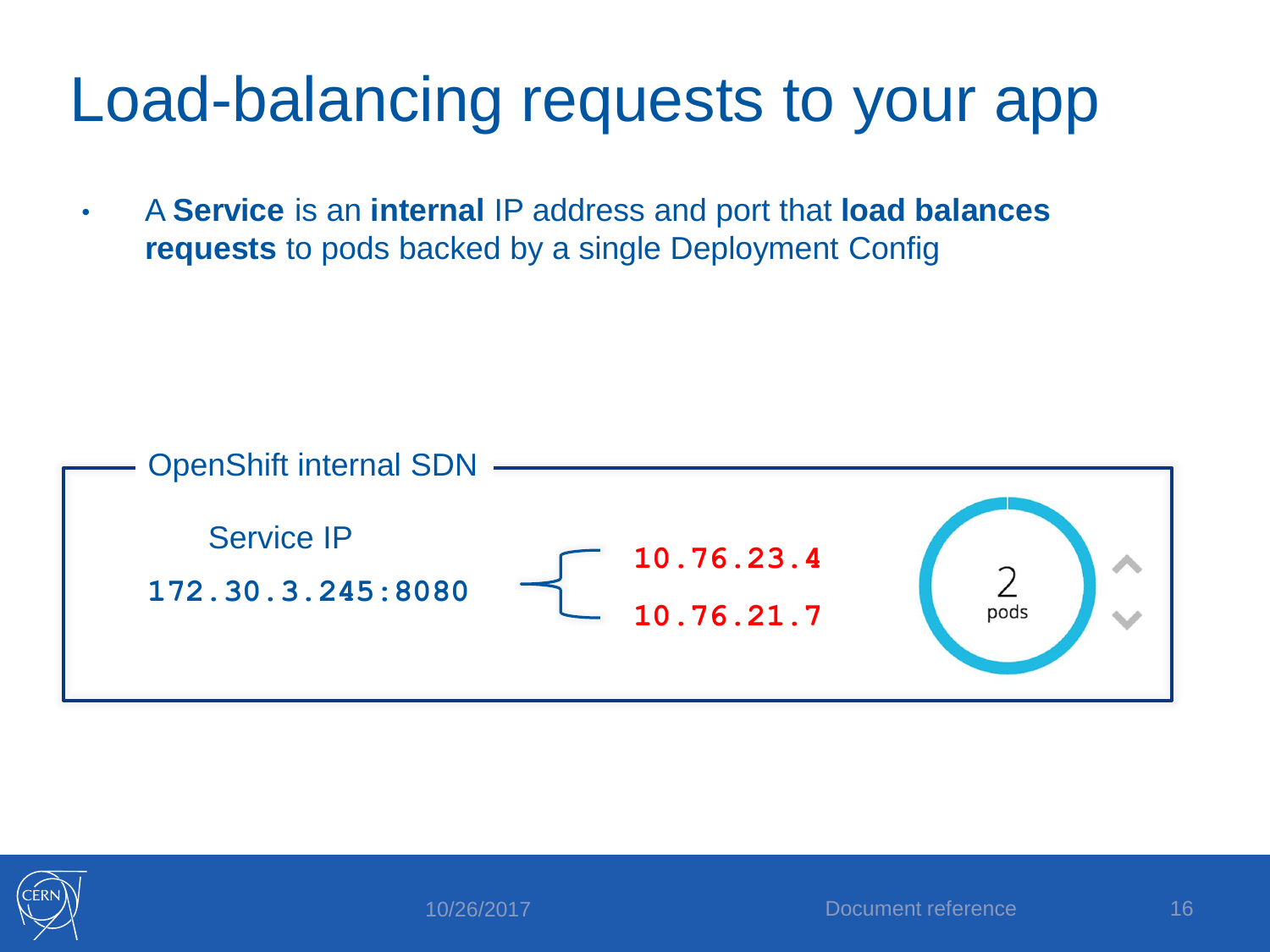### Load-balancing requests to your app

- A **Service** is an **internal** IP address and port that **load balances requests** to pods backed by a single Deployment Config
- A **Route exposes a Service at a host name**, so external clients can reach it by name
	- OpenShift registers on the DNS <your-site>.web.cern.ch for you
	- Routes in OpenShift can be secured with TLS (no need to provide a certificate!)



[https://myapp.web.cern.ch](https://myapp.web.cern.ch/)

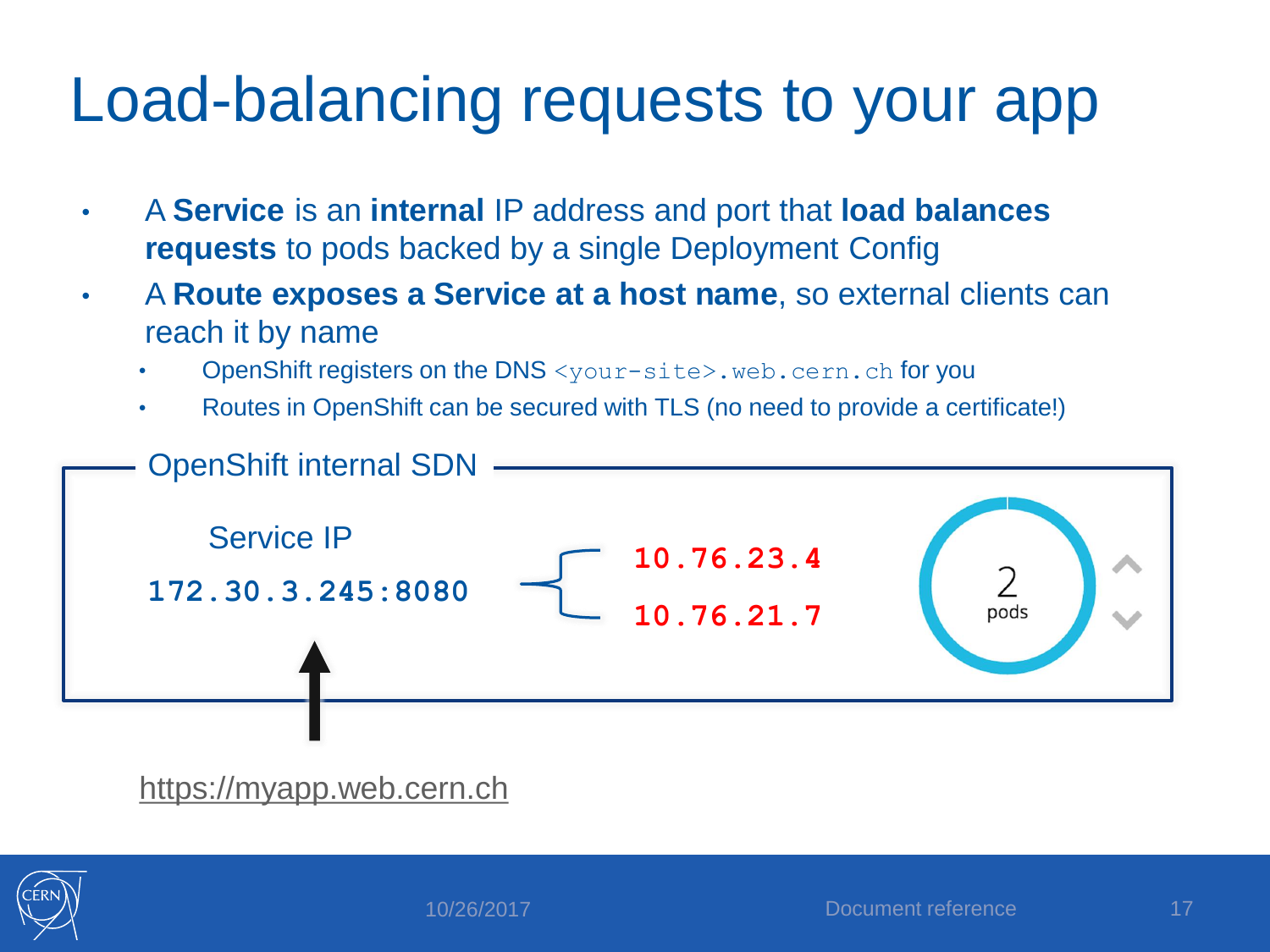### Persisting data across pod restarts

- By design, on-disk files stored in a pod **are always lost after a crash or a redeployment**, as containers will start back **with a clean state**
- To overcome this, Persistent Volumes provides external storage to applications
	- **Standard volumes** in the OpenShift cluster at CERN are based on **NFS**, which means **several pods can read and write to it at the same time**
	- All data stored in the persistent volumes **are regularly backed up**
	- **All pods replicas** of a **single DeploymentConfig** will mount the same volume
- Persistent Volumes with access to **EOS** and **CVMFS** are also available

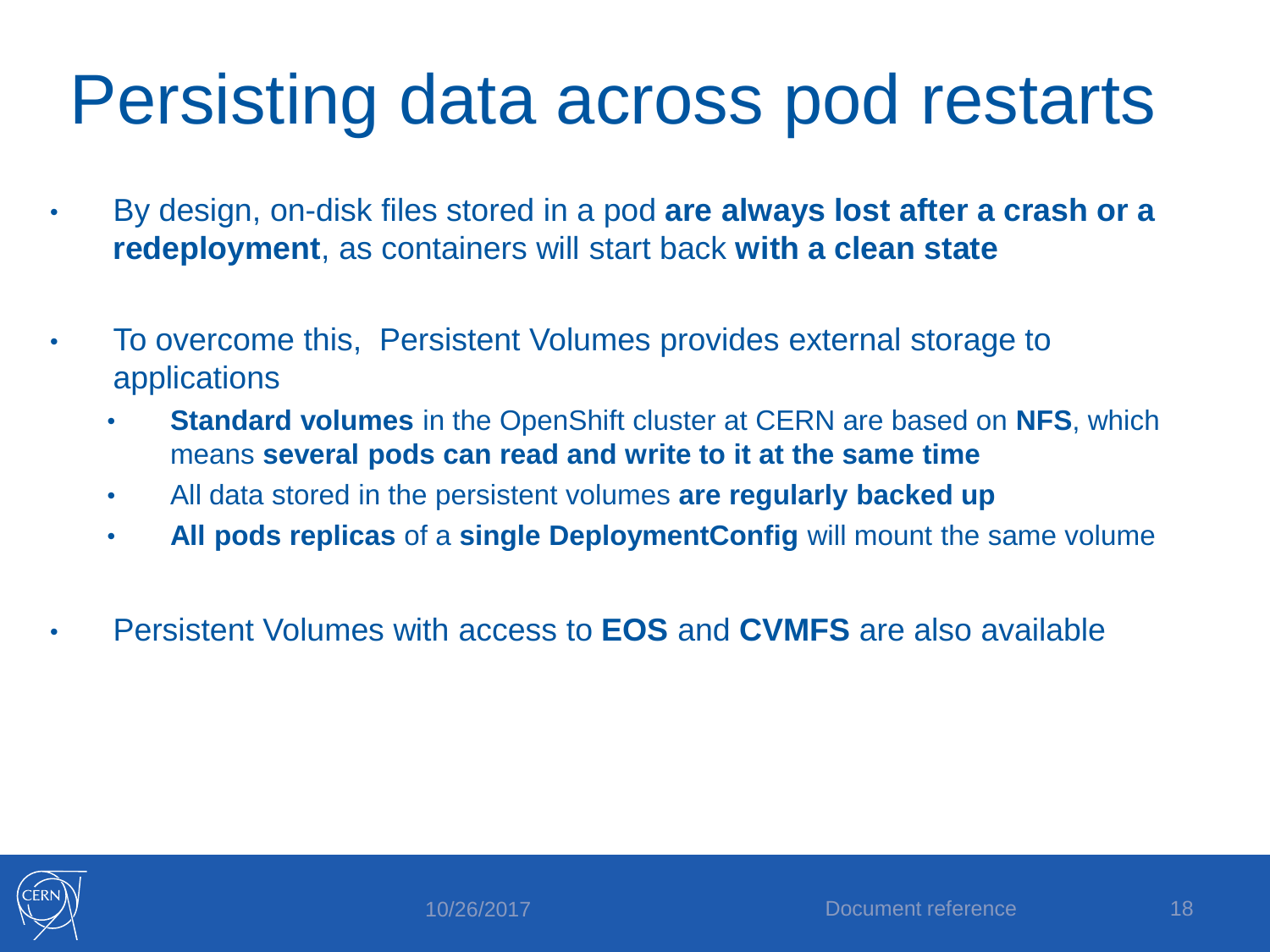# OpenShift @ CERN

OpenShift projects are managed through the central web services portal at CERN: https://cern.ch/web

| Create new site                                                                                                                                   |                                                                                                                                                                                                                                    |                                             | [Open help] |
|---------------------------------------------------------------------------------------------------------------------------------------------------|------------------------------------------------------------------------------------------------------------------------------------------------------------------------------------------------------------------------------------|---------------------------------------------|-------------|
| Site category:                                                                                                                                    | $\div$<br><b>Test site</b><br>websites expire in 6 months                                                                                                                                                                          | According to website lifecycle policy, test |             |
| Site name:                                                                                                                                        | test-devs-cern-demo                                                                                                                                                                                                                | Build name >>                               |             |
| Description:                                                                                                                                      | Demo for Introduction to OpenShift                                                                                                                                                                                                 |                                             |             |
| Site type:                                                                                                                                        | Centrally hosted on DFS                                                                                                                                                                                                            |                                             |             |
| How to choose?                                                                                                                                    | <b>EOS folder</b><br>Collaboration workspace<br>Drupal <sup>o</sup><br>• PaaS Web Application<br>Social Community<br>Create communities about topics that interest you, find answers to your questions and<br>connect with others. |                                             |             |
| <b>Owner (CERN</b><br>login):                                                                                                                     | rodrigal                                                                                                                                                                                                                           |                                             |             |
| I have read and agreed to the CERN Computing Rules and taken into account the design<br>quidelines for websites and the website lifecycle policy. |                                                                                                                                                                                                                                    |                                             |             |

**Create new website** 





(All fields are mandatory)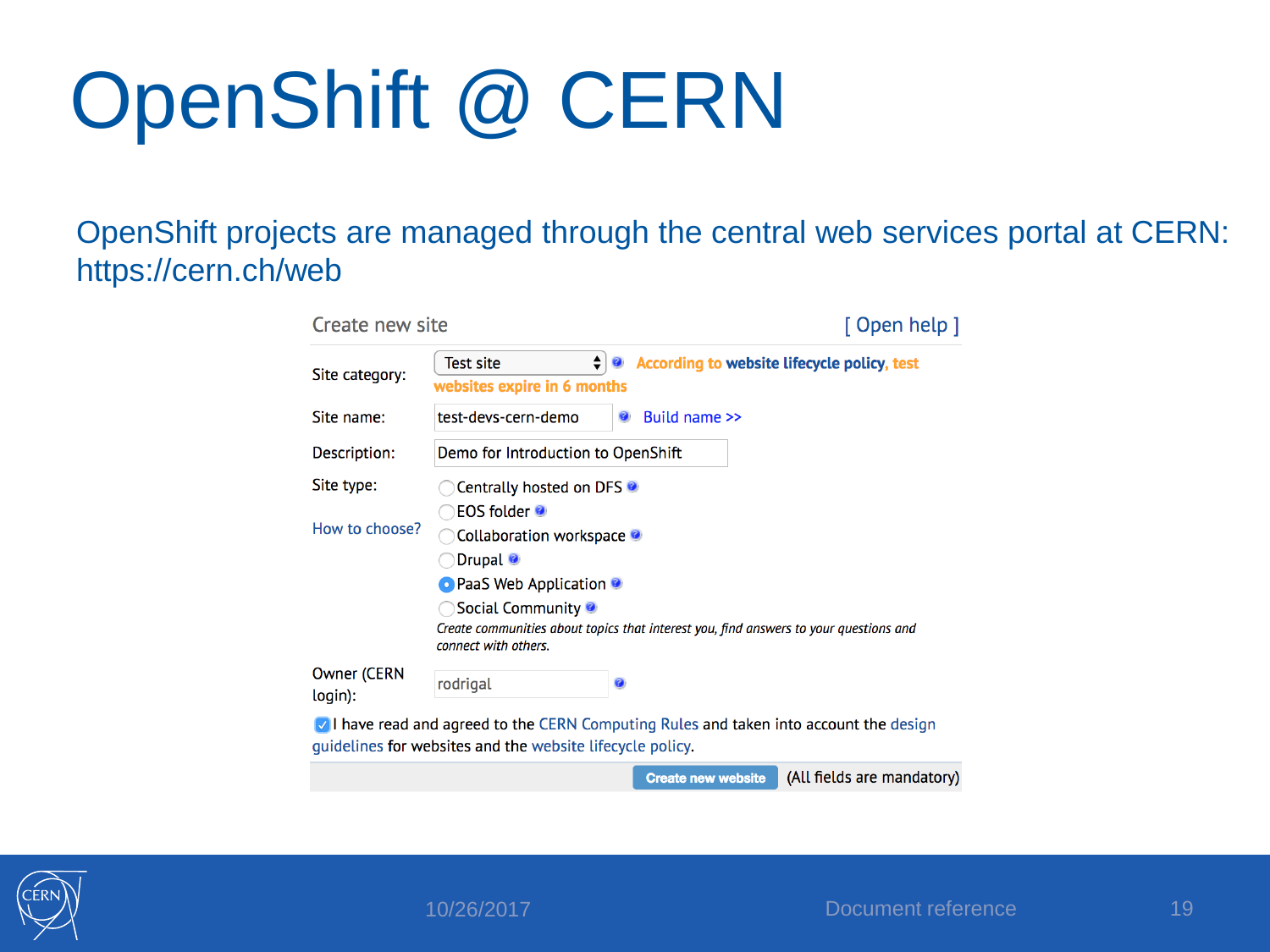# DEMO<sub>1</sub>

- Flask python deployment with OpenShift:
	- https://gitlab.cern.ch/paas-tools/test-devs-cern



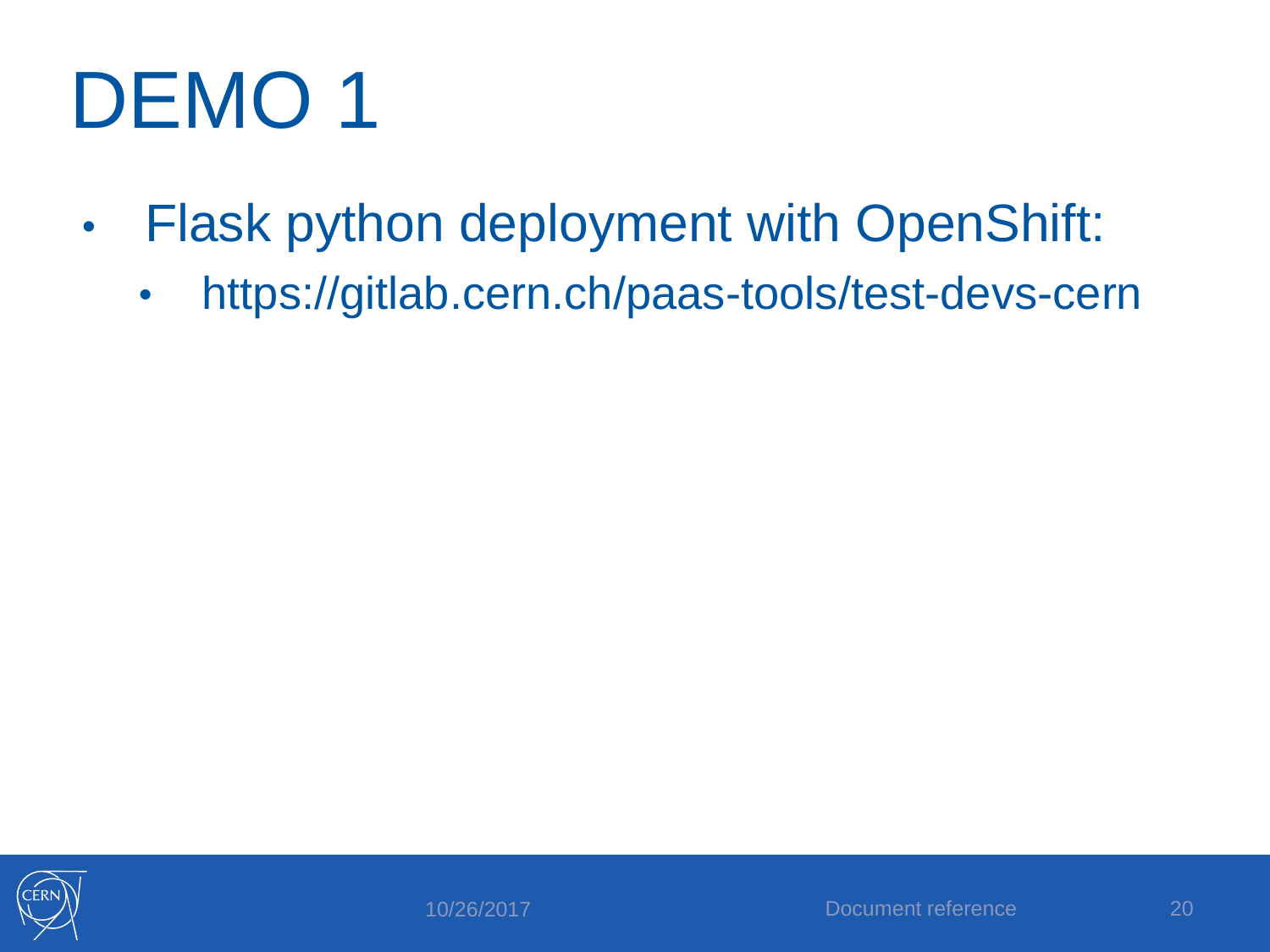## DEMO<sub>2</sub>

• Protect with SSO the previous demo



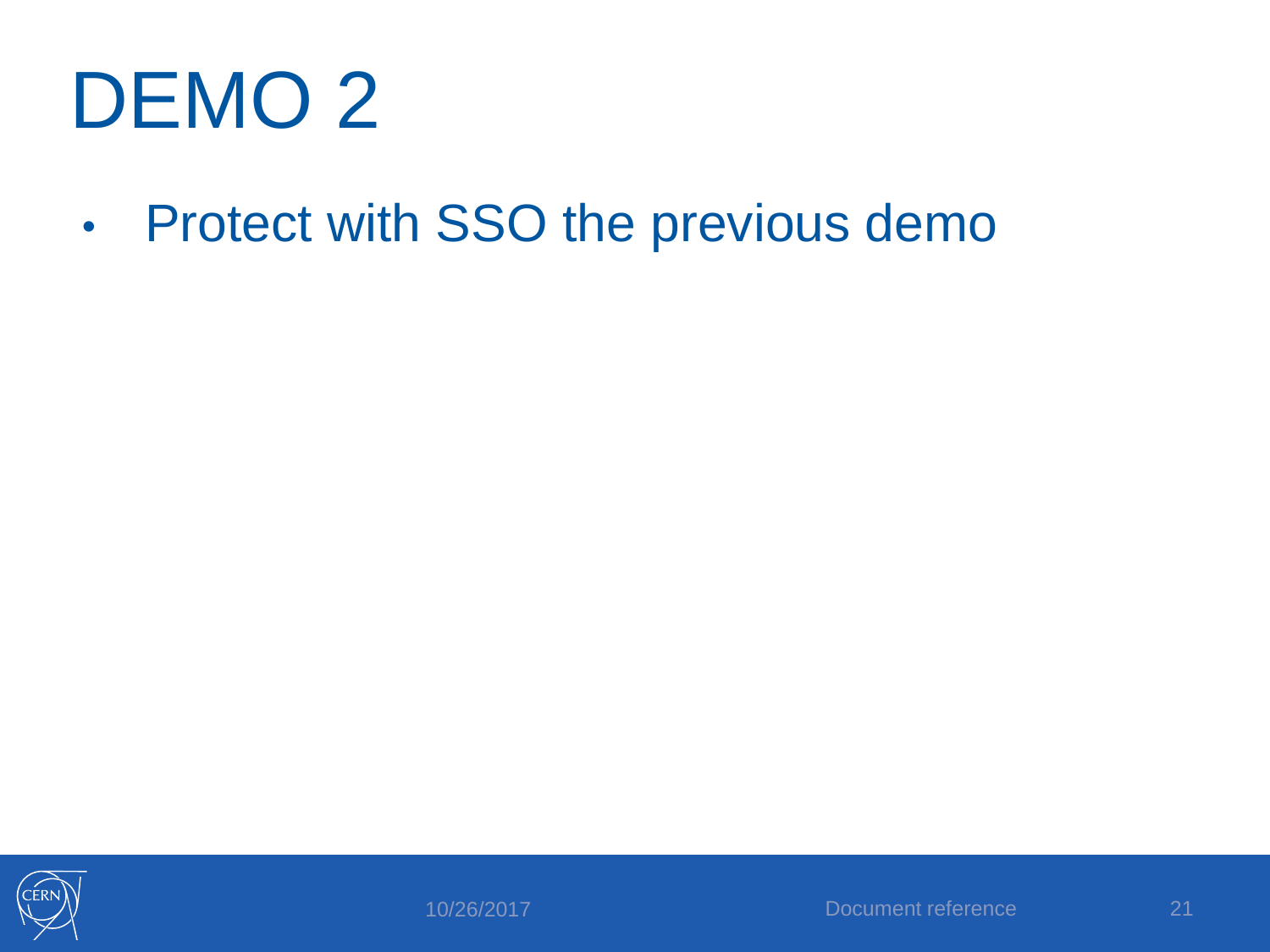## But wait, there's more...

- **ImageStreams**
- Autoscaling
- Secrets and ConfigMaps
- **CronJobs**
- Integrated monitoring
- CLI usage
- Interactive shell access



• ...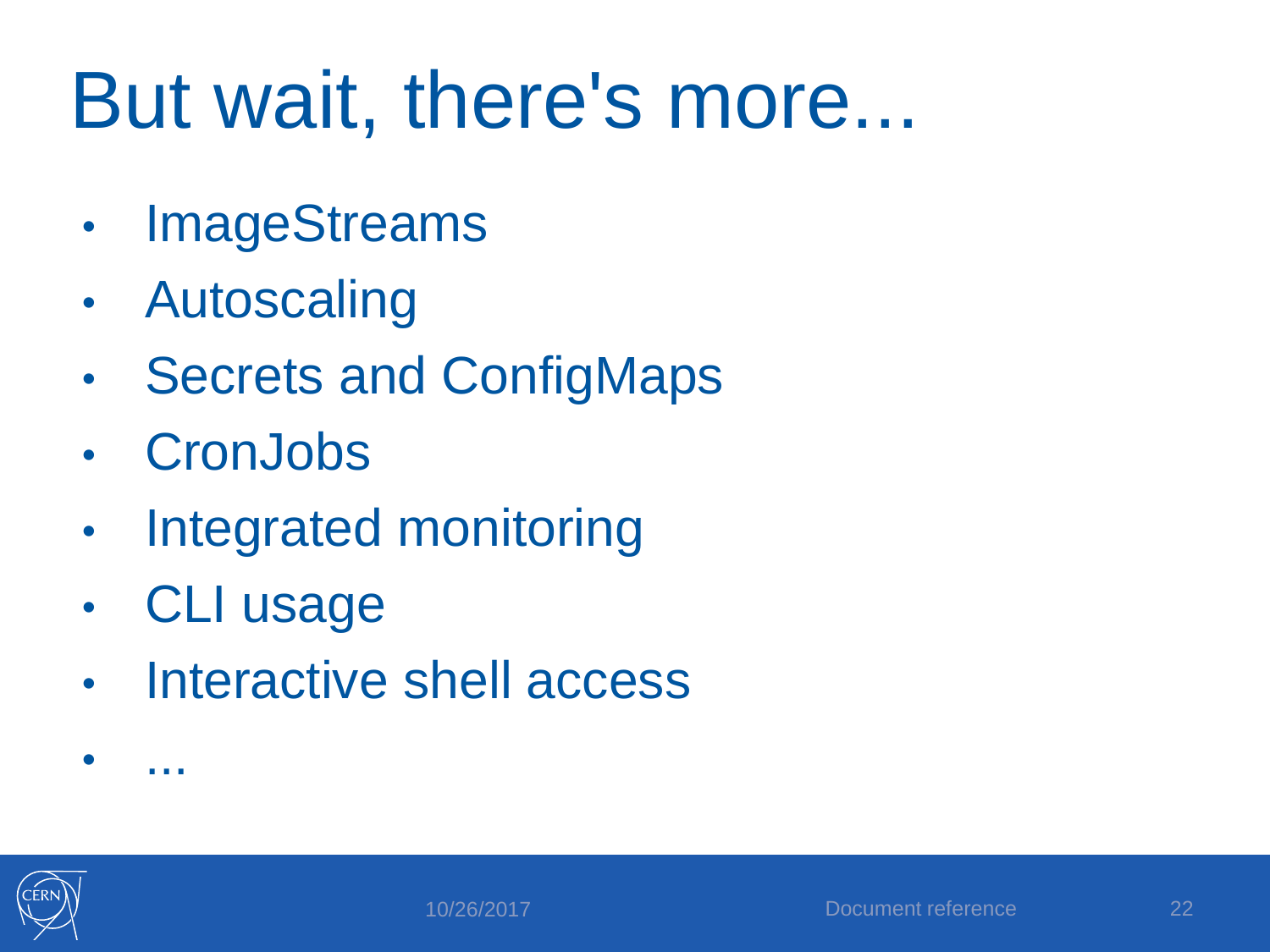## Documentation links

- [PaaS Web applications KB articles](https://cern.service-now.com/service-portal/faq.do?se=PaaS-Web-App)
	- [Getting started with OpenShift](https://cern.service-now.com/service-portal/article.do?n=KB0004358)
- [Openshift v3.6 Upstream documentation](https://docs.openshift.org/3.6/welcome/index.html)